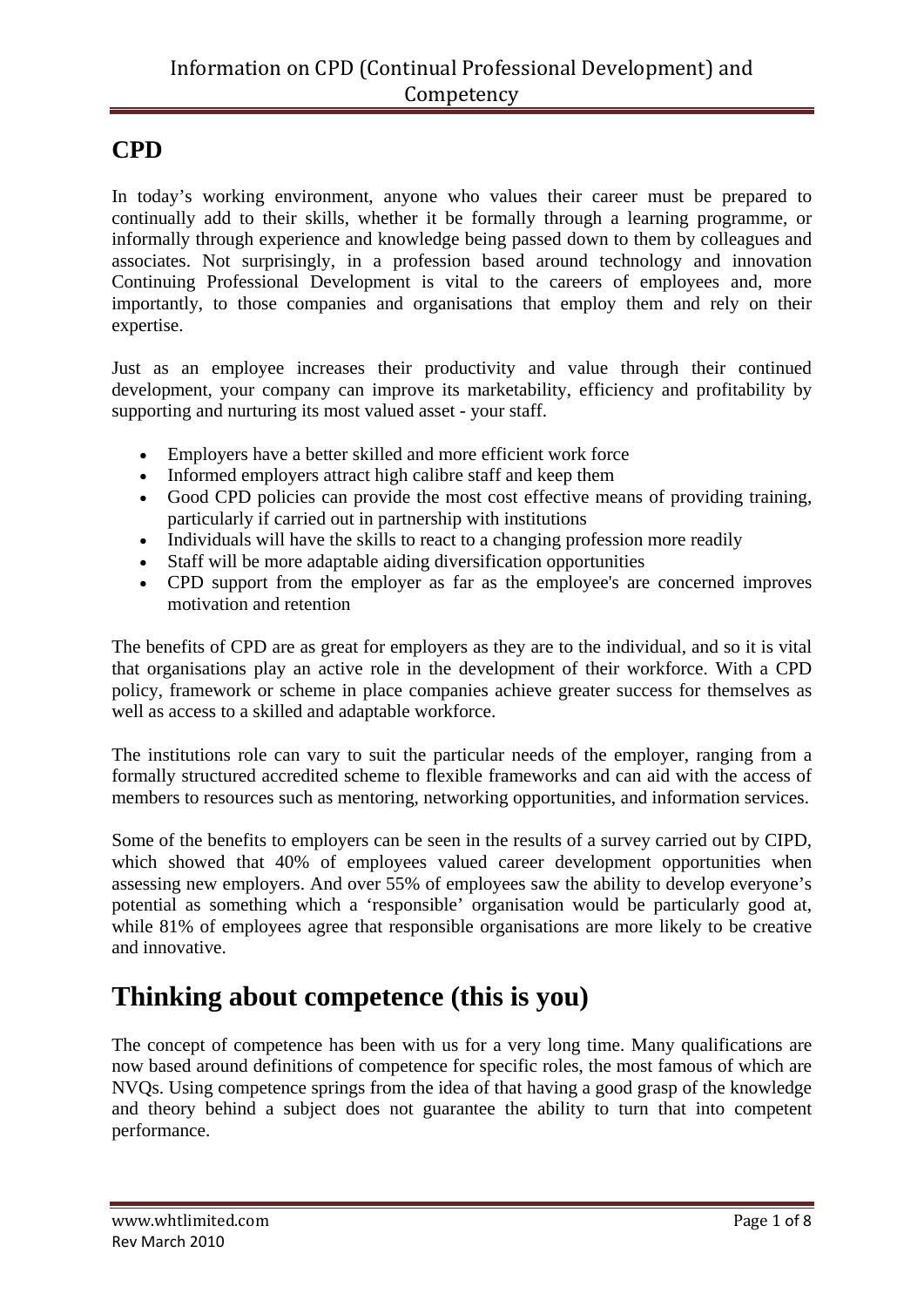Many organisations now use the concept of competence during their recruitment processes, and subsequently to measure and improve employee development. In fact, job descriptions are a basic definition of the knowledge, skills and attitude that are required for a given role. Competence is defined as being the mix of these three things.

It is easiest to define a competence as "the ability to perform activities to the standards required in employment, using an appropriate mix of knowledge, skill and attitude". All three aspects must be present if someone is to be effective in the workplace. To improve competence you need to increase not only your knowledge, but also your understanding of how that knowledge can be applied; your skill in applying it; and the attitude to apply it correctly.

To break this down further, knowledge can be considered as the underpinning principles or theory of a process or procedure. For example, at an extremely simple level, if you are repairing an item of electrical equipment, you may need to know what class of equipment it is and what tests should be performed. Increased knowledge might take the form of managing the test and maintenance programme.

To continue this example, skill could mean the ability to calibrate the test results. Greater skill may be required to immediately recognise that the component is damaged and, subsequently, to propose modifications.

Attitude, in this example, could be expressed as deciding whether it is safe to carry out the test. An extension of this would be ensuring that others, who also carry out the procedure, do so in a safe manner; and taking corrective action if this is not so. It could also mean reviewing the test procedure so that any unnecessary steps are eliminated or that further steps to enhance safety or efficiency are introduced.

Remember, overall competence is made up of competences in many different areas. All technical professionals need to consider the important question of how to develop competences in areas that are appropriate to their job, and these may be commercial as well as technical.

## **Defining competences**

Before you can start to work with competences you need to define 4 things:

- what your role encompasses ‐ i.e. what you need to be competent to do
- the knowledge, skills and attitude that make up that competence
- at what level you need to be competent i.e. whether a basic knowledge of the subject is adequate, or do you need to be an expert?
- what you could do to prove that competence e.g. what evidence you could provide.

Defining exactly what tasks you need to be competent at, and to what level, can be very difficult. Wherever possible you should always seek out existing competence frameworks, and your personnel department may be able to help you identify where these might exist for your particular industry or function. Indeed, many companies have already created their own frameworks, or there may be existing published standards you can use. If you are unable to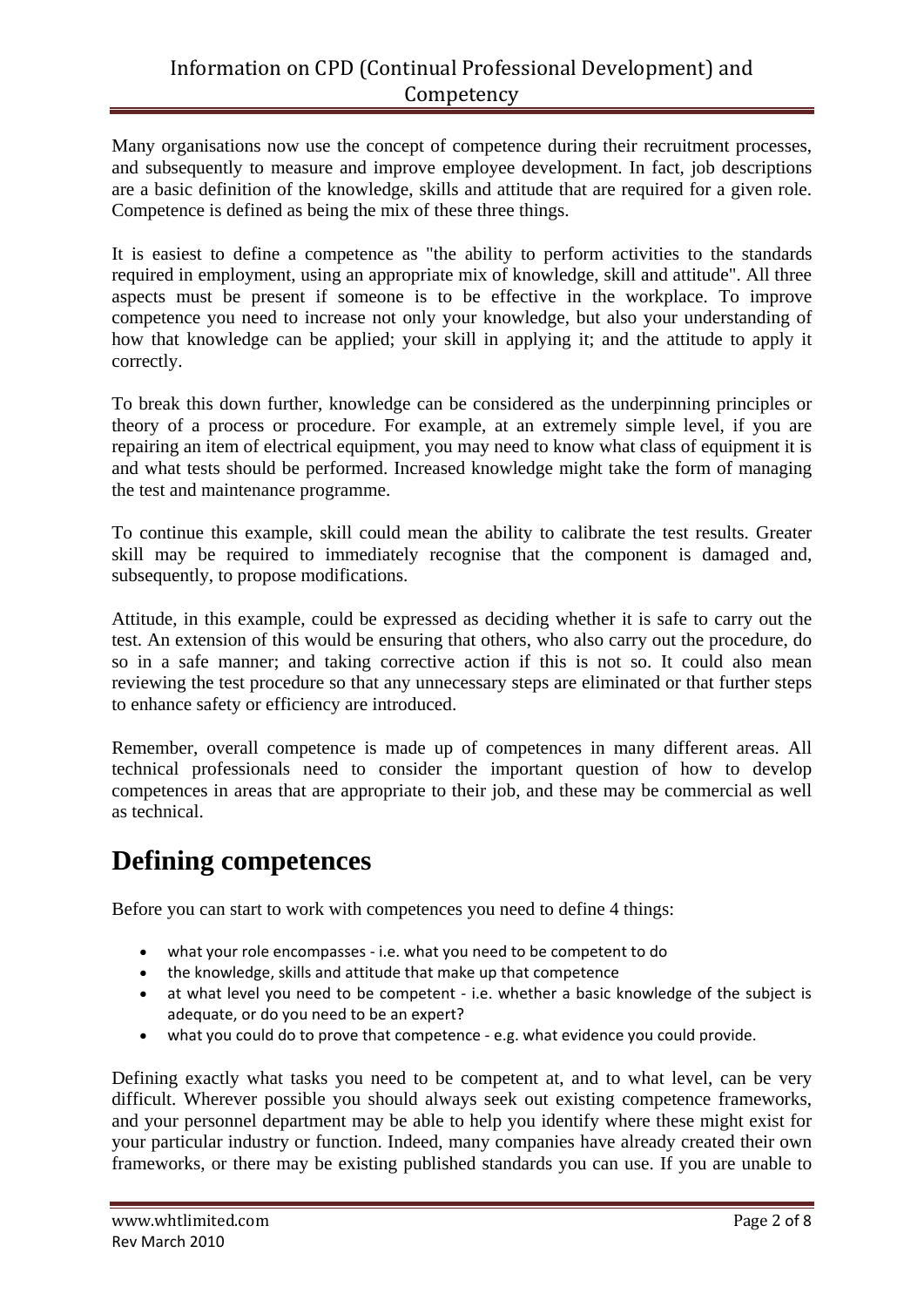find any existing frameworks you will need to create your own. Some organisations have very detailed job descriptions or person specifications, which can go a long way towards helping you create your own set of competences. To start with you should aim to assess yourself at this broad level, rather than trying to analyse the minute detail of every task you do.

You will need to identify the performance standards which apply to your work. Standards may be laid down at international, national or company level, and include quality, safety and environmental standards. Effectively, standards enable you to assess whether you have done the job properly.

Using the broad details of the tasks and standards that make up your work, you can then consider the combination of knowledge, skill and attitude that are needed to perform your work competently. Think about technical, business, managerial and personal skills. Very often, improving your personal skills will enhance the way you demonstrate your wider competences. For example, presentational or time-management skills can substantially raise overall performance and confidence.

# **Using competences for professional development**

Once you are aware of your current position, defining where you want to be and deciding which competences are your priority for development will be much easier tasks. This will then enable you to produce your development action plan. I would suggest that you work to develop only a few new skills or areas of competence at any given time.

If your goal is to perform a particular aspect of your current job better, use your job specification to determine which aspects of knowledge or skills you need to work on. Similarly, you do not have to limit yourself to using specifications that have been created for your current job. You may find it useful to make an assessment of your competence against a framework for a higher level of responsibility or different job, particularly if you are aiming for a promotion or to move into a different role. This will enable you to complete a gap analysis, showing you where you need to take development action in order to achieve your target level of competence - and therefore your goal.

Many of your goals are likely to be concerned with technical areas. However, do not forget your interpersonal skills. Very often improving your interpersonal skills, such as your ability to influence people, can bring considerable benefit.

## **Assessing competence**

Having defined your set of competences, the next step is to assess yourself against these. This will give you an indication of your ability to perform your current role. You will need to examine yourself against each competence statement and decide what level you think you are operating at. Comparing yourself to others may help here, using respected colleagues as a benchmark of good practice.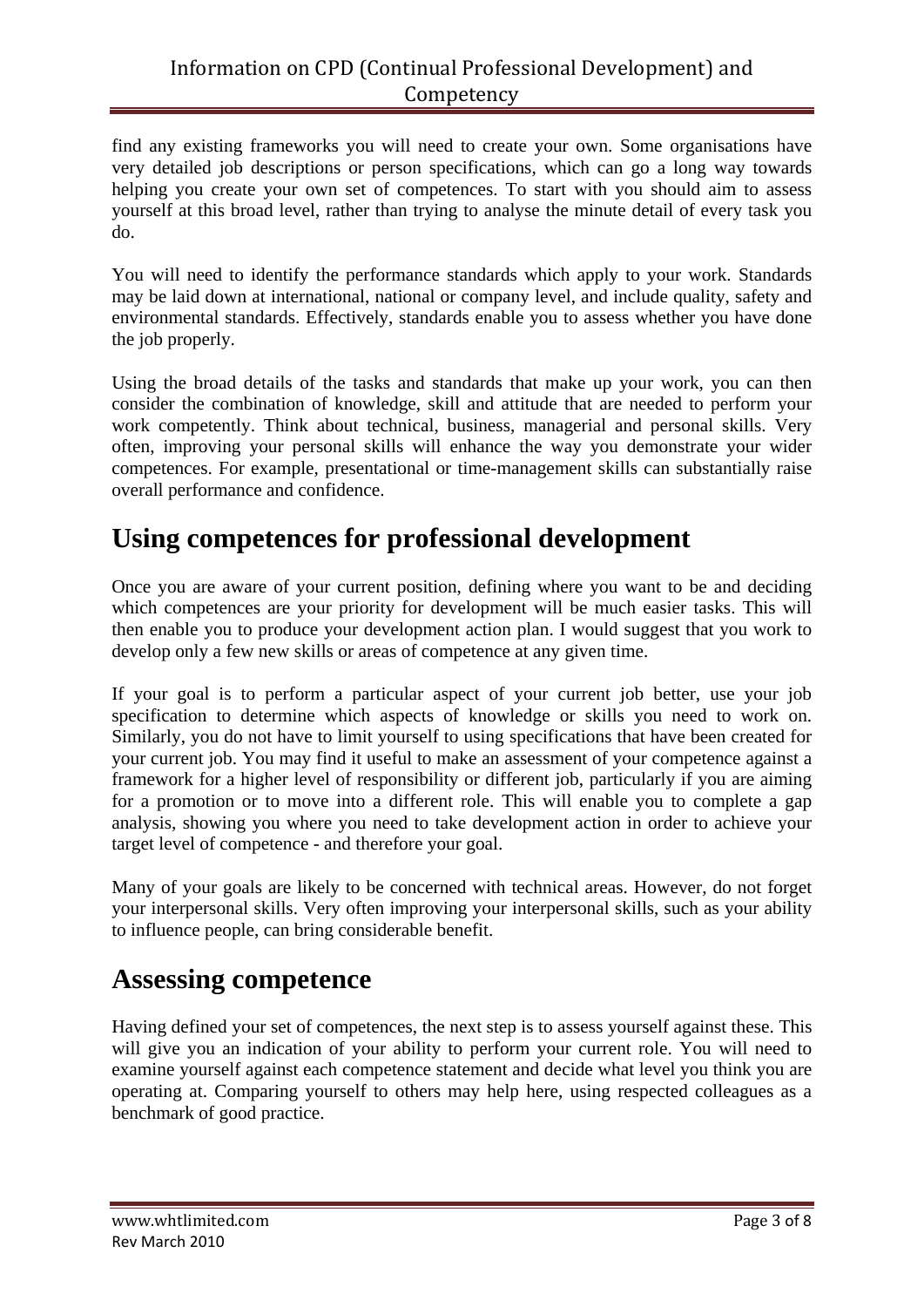Of course, you will not always be able to do this for yourself: you may need help from another professional such as your manager or mentor. Arrange a time to talk over your performance with them, but be prepared to accept their feedback!

# **Levels of competence**

It takes time to develop competences, and you will realise that you will have different competences, at varying levels of expertise, in different areas. You may wish to develop some to a very high level, while to advance in others may not be so important or relevant. Remember that it takes time to develop competence and, in order to remain competent in a particular area, you will need to use the knowledge and associated skills regularly, or you will slowly lose your proficiency.

### **Confirming your attainments**

In general, providing you are as honest with yourself as possible, you should feel comfortable with assessing your own level of competence. However, you may find it valuable to use a third party, such as those listed below, to question your thoughts and give an independent view:

- your manager
- your mentor
- your colleagues
- your clients

You should, however, be aware of conflicts of interest, which may bias any third party's viewpoint, especially when talking to line managers, clients or colleagues.

## **Basics**

If you are to maximise your potential for lifetime employability, it is essential that you maintain high levels of professional competence by continually improving your knowledge and skills.

By taking ownership of your career and focusing your professional development you will:

- be better able to recognise opportunity
- be more aware of the trends and directions in engineering and society
- become increasingly effective in the workplace
- be able to help, influence and lead others by your example
- be confident of your future employability
- have a fulfilling and rewarding career

Taking a structured approach to your professional development will enable you to demonstrate continuing commitment to your profession. What's more, the good practice of regularly reviewing your needs, and selecting appropriate learning activities to help you fulfil them, will give your career focus and meaning.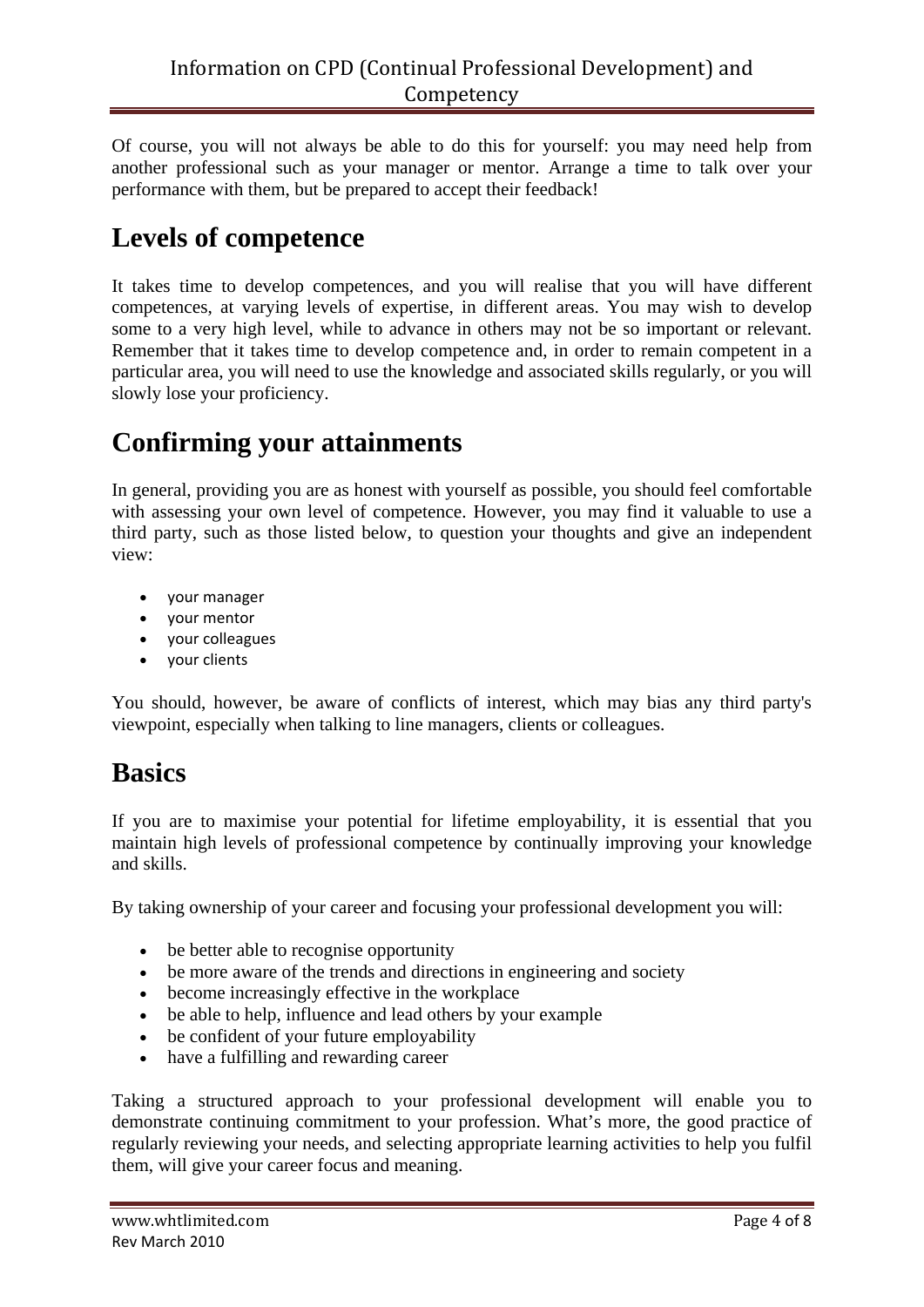## **Planning**

Step 1 - Think about your goals. Jot down where you want to be and the things you want to achieve next year (short term), in two-five years (medium term), and in ten years (long term).

Step 2 - Starting with your short term list, think about what actual things you will need to do in order to make those goals happen. It might be that you need to learn a new skill, gain some experience of a different area/role, take on more responsibility, or many other things.

You might also like to look at your medium term plan, to see if there are any things which you could include in your short term plan, to form the first steps in realising those goals too.

You will end up with a list of things to do over the next year or so.

Step 3 - Prioritise. Look at your list and consider which things need to be done before you can start on others, or which items are more important or time-bound (i.e. the opportunities will only arise at certain times). You can then put your list in order of importance, and it might help you establish some time-frames.

Step 4 - Set objectives. Look at the first 3-4 items on your list (you will work on these first). Examine them thoroughly so that you can turn them into SMART objectives. To do this each one must have a Specific target, be Measureable (you must be able to recognise when you have achieved it), be Achievable, Realistic and Time-bound (have a deadline).

Step 5 - Write it down. Committing your plan to paper will make you more committed to making it happen. Finish by setting a date when you will review your plan - and putting it in your diary!

*TIP: Rather than starting from scratch why not use the notes from your last appraisal, any preparation you may have done for your last job interview, your CV, or current job description as the basis for this stage.*

# **Doing**

Step 1 - Look at the items on your plan and consider how they might be achieved. Do they require formal learning (such as a training course) or will you need to access some materials (e.g. books or CDs)? Will you need to rely on someone else to help you - for example asking a colleague to teach you new skills? For each of your goals work out a plan of action.

Step 2 - Know thyself! If you can, try to learn in ways that suit you. Some people like to understand the theory before attempting something - so they would read a book, and then try it out. Others like to experiment and learn in a more practical way. These people might learn better from watching someone else and then trying it themselves. If you adopt an approach that suits the way you learn, then you are more likely to pick it up quickly.

Step 3 - Make time to make it happen. If you are really committed to developing yourself then you will have no problem finding the time to learn. Once you know how you are going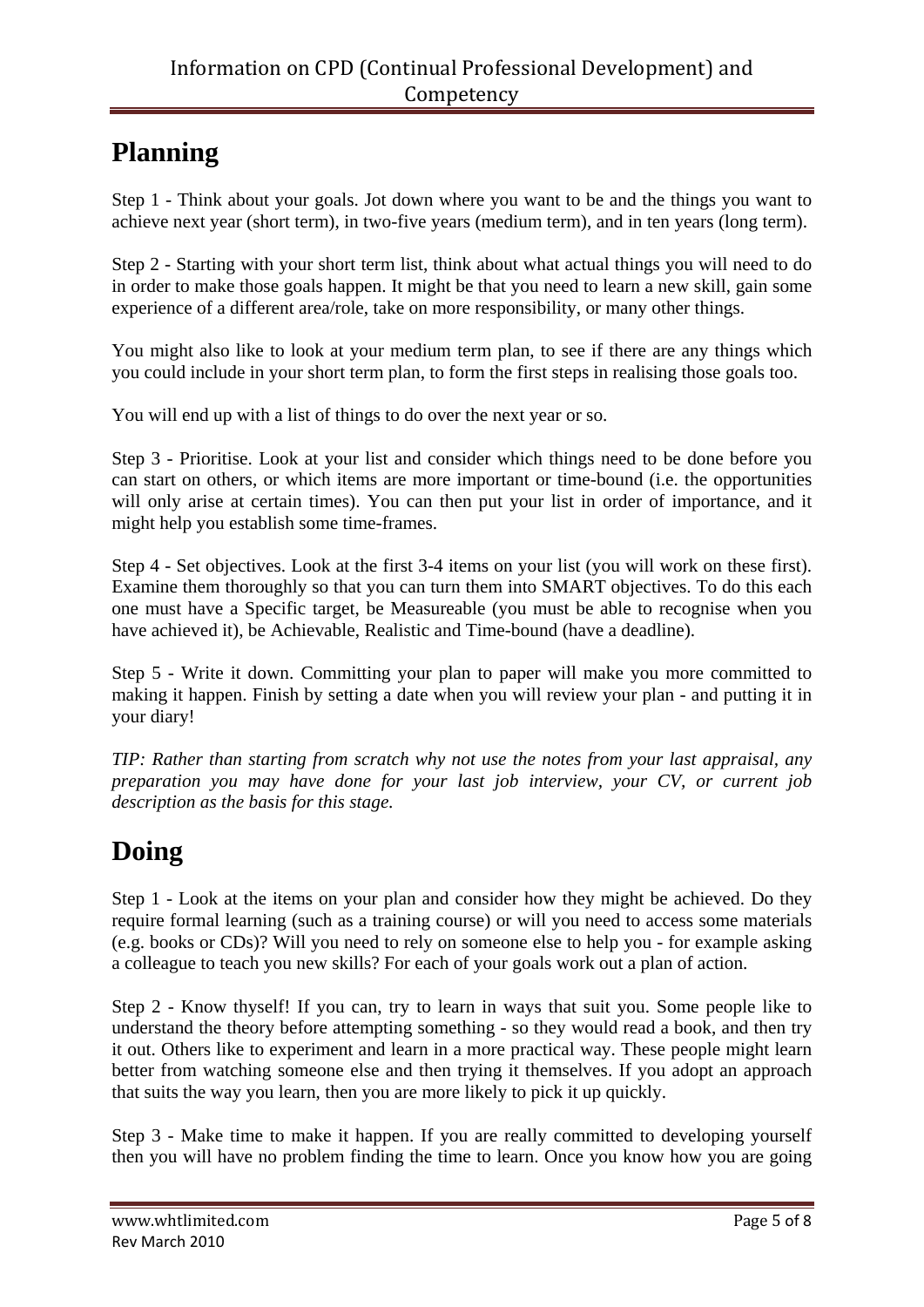to tackle each goal, make time in your diary to do it. If you need the help of others, ring them now and make an appointment to go and explain what it is you need.

Step 4 - Gain support. It is always nice to be asked for help, and people are usually more than willing to help. When asking for support, be concise about what you want, and give feedback on the results.

# **Recording**

Step 1 - Keep a log book of your learning. Jot down things that you learn - not just from formal occasions, but from everyday events and on-the-job experiences.

Step 2 - Review your learning to aid consolidation and implementation. When you learn something new think about how that knowledge will affect your performance. How can you use it to make you better at your job? What behaviours will you change in light of what you now know? Talking to your manager or mentor can help you with this.

### **If you are using competences -**

Step 3 - Decide which competence each piece of your learning is linked to. As your learning leads to increased and improved performance (competence) you can record your new level (see section on Competences) and chart your progress.

Step 4 - Collect evidence to prove your levels of competence. Make sure it is crossreferenced and indexed so you can easily find each piece. Update your portfolio with new evidence as your competence increases further, and you will always have an excellent record of your abilities.

*Note: Whatever system you adopt for your recording it is important that you keep it updated regularly. Don't put it off with the belief that you will remember it later - you won't!*

### **Reviewing**

Step 1 - Your diary tells you it's time to review (or it will do if you did the planning bit correctly!). Take out your action plan and your learning log and set aside an hour.

Step 2 - Consider each item on your plan. Have you achieved it? If so, then tick it off. If not, then consider why - the answer you come up with will help you to decide whether to remove the item (because it's not realistic now), forward it onto your plan for the next period, or change the goal (because it was not appropriate or realistic). Looking back over your learning log will help you to see where your learning has contributed to you meeting your goals. You'll probably be amazed at how much you have achieved!

Step 3 - Overall, consider how well you have got on, and what has helped or hindered you. This will inform your planning for the next period. If you are continually sticking for the same reason, then maybe you need to consider your approach. Perhaps a complete change in the way you tackle things will improve your success rate. Be honest - if you're not, the only person you will let down is yourself.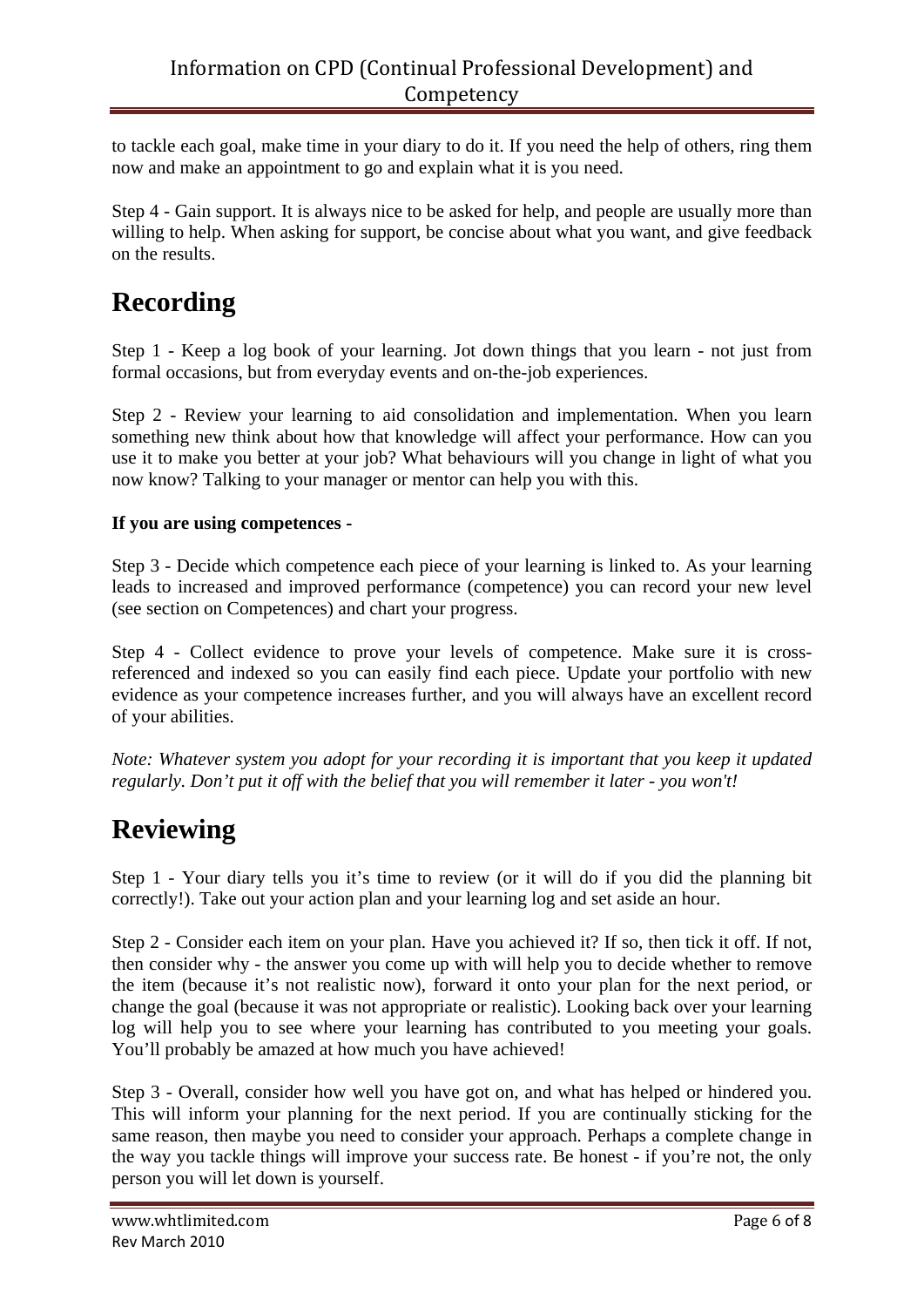### Information on CPD (Continual Professional Development) and Competency

Step 4 - Make sure you review both your short and medium term goals regularly (if you have more than one) - and your long term goals every 5 years or so. Over time you will find that items from your longer term plans will slide down into your short term plans and get ticked off as you progress.

Step 5 - Get planning again! Bring items down from your medium term plan to become part of your short term plan for the next period.

Good luck and remember that WHT Ltd can aid you in this process for Legionella Control. See below some FAQ's

### **Frequently Asked Questions**

### **What counts as Professional Development?**

Everything that contributes to your learning is professional development. Whether you are gaining increased knowledge, developing a new skill, or improving your performance or attitude, it all counts. It is also important to remember that sometimes you need to practice your skills, as well as developing new ones, in order to maintain your professionalism.

#### **How much PD do I need to do?**

Only you can decide what is the right amount and type of PD for you. Every engineer will have different goals and requirements, dictated by their individual roles and ambitions. The amount you do will vary at different times in your career, as your needs change, but should be sufficient to maintain your professional competence at the least.

### **Who should take responsibility for my development?**

Ultimately, you are responsible for your own learning and development. However, you employer will obviously benefit from any growth in your professional competence, and it will be in their best interest to guide and support you. Organisations vary greatly in the provision they make for employee development, from those who have an institution accredited or approved professional development scheme to those who make no effort at all.

If your employer does not have any form of development scheme, but will support your development informally and provide training and support when required, then you will "selfmanage" your own professional development to some extent.

Whatever the case, you should drive the process yourself, using guidance advice provided by your institution when you need it, to ensure that your career takes the shape that you want.

### **What happens if I change employer?**

Changing employer will never be a barrier to your professional development, and is often a mark of your successful career planning. All your development to date will transfer with you and, providing you keep your records current and up to date, you should not have to retrace your steps later to find evidence or obtain verification. However, it is important to be sure